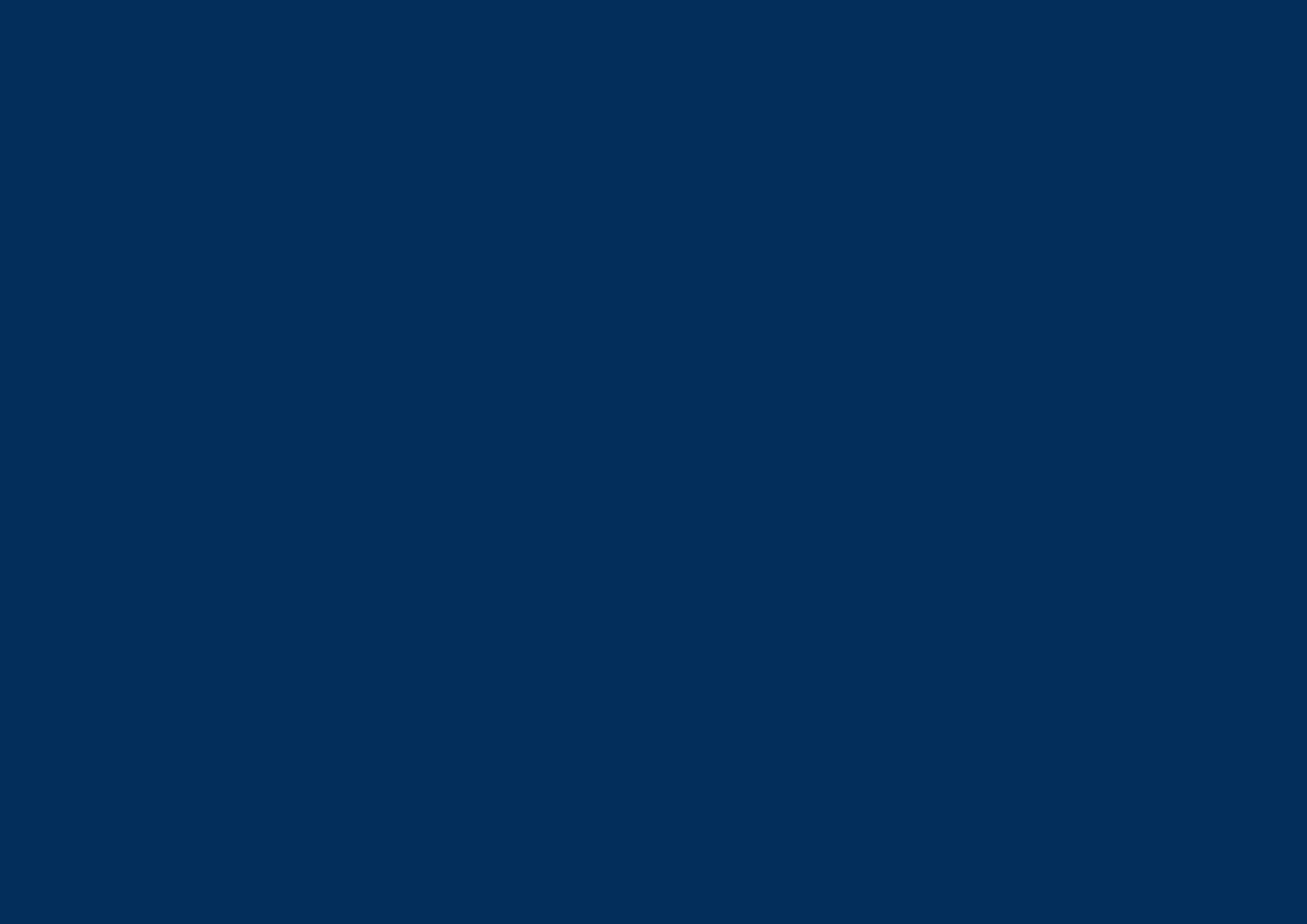#### **Summary**

### **Section one – environment**

### **Environment**

### **Environment policy**

We promote recycling throughout the business and try to reduce energy consumption.

We are committed to operating ethically and sustainably and to finding ways to reduce our carbon emissions.

It is the company's aim to:

- increasingly minimise our environmental impact and reduce our carbon emissions.
- minimise energy consumption and maximise efficiency.
- promote efficient purchasing to minimise waste and allow for material-recycling.
- adopt efficient waste-management strategies and stop waste from being sent to landfill.
- minimise any emissions or effluents which may cause environmental damage.

**Scope 1** - direct emissions from controlled sources, eg company vehicles

**Scope 2** - indirect emissions from purchased sources, eg electricity

**Scope 3** – emissions which occur in the process of running the company, eg the purchase, distribution and sale of food and drinks; employees' travel; waste disposal

The company works with the Sustainable Restaurant Association (SRA), a not-for-profit membership organisation, based in the United Kingdom, which helps food-service businesses to work towards sustainability in their sector and guides customers towards more sustainable choices.

All members have a sustainability rating across three areas: sourcing, society and sustainability. The overall rating ranges from no stars (lowest) to three stars (highest). The company is currently rated at two stars.

### **Reducing carbon emissions**

There are three types of emission:

Scope 3 is the largest contributor to the company's overall emissions, representing an estimated 65–70% of total output.

The company is a member of the Zero Carbon Forum, a non-profit-making organisation which is supporting the hospitality industry to comply with government reporting requirements and implement a roadmap to net-zero carbon emissions.

In addition, the company is working with a company called Carbon Intelligence to measure current carbon emissions across scopes 1, 2 and 3, agree on science-based targets**<sup>1</sup>** , an action plan and a realistic timescale to reach net-zero carbon emissions.

### **Reducing energy consumption**

Our target is to reduce annual electricity, gas and water consumption through a combination of operational initiatives and the introduction of energy-efficient technology. This approach will also reduce carbon emissions.

The company has an energy and environment group, chaired by two board directors. Each pub has an energy champion, responsible for reducing consumption at his or her pub and communicating top tips and initiatives to staff.

Each pub receives a monthly report, detailing the amount of electricity and gas consumed and including tips on how this can be reduced.

Employees receive training in this area, along with an energy guide which provides employees, among other things, with information about when equipment should be turned on/off.

**<sup>1</sup>**Science-based targets are developed and verified in conjunction with the Science Based Targets Initiative (SBTi), a partnership among CDP, the United Nations Global Compact and the World Wide Fund for Nature (WWF).

### **J D WETHERSPOON ENVIRONMENT | RESPONSIBLE RETAILING | PEOPLE | AWARDS PUBLISHED: NOVEMBER 2021**

|                                                                                                                                                                                   | <b>Areas of focus</b>                                                     |
|-----------------------------------------------------------------------------------------------------------------------------------------------------------------------------------|---------------------------------------------------------------------------|
| <b>Environment</b> - We are reducing our emissions and<br>reducing, reusing and recycling the waste we create.                                                                    | Environment<br>Climate change<br>Pollution and waste<br>Natural resources |
| <b>Responsible retailing</b> - We aim to source and sell products<br>responsibly and sustainably.                                                                                 | Responsible retailing and marketing<br>Responsible product-sourcing       |
| <b>People</b> - We treat our employees fairly and with respect.<br>We invest in training and qualifications. We contribute to charity<br>and the communities in which we operate. | Our employees<br>Human rights<br>Charity<br>Community engagement          |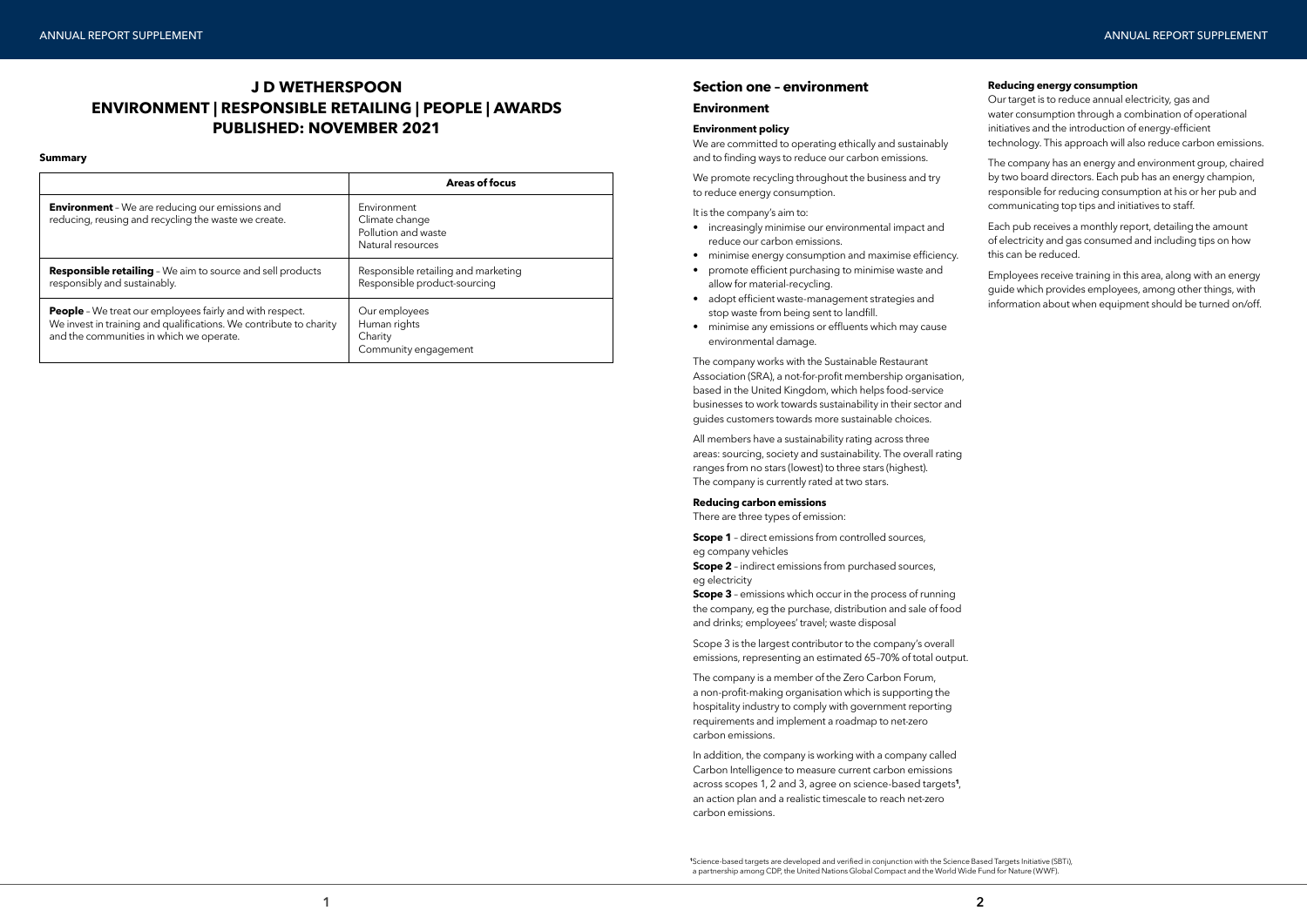#### **Greenhouse gas emissions (GHG) – using national grid averages**

- **• Scope 1**  direct emissions
- **• Scope 2**  indirect emissions

| <b>GHG emissions</b>     | Unit<br>Year                        |           |          |          |          |          |          |         |             |
|--------------------------|-------------------------------------|-----------|----------|----------|----------|----------|----------|---------|-------------|
|                          |                                     | 2021      | 2020     | 2019     | 2018     | 2017     | 2016     | 2015    | 2014        |
| Scope 1                  | Tonnes CO <sub>2</sub> e            | 24,726    | 45,012   | 47,358   | 50,725   | 50,805   | 51,342   | 52,510  | 49,251      |
| Scope 2                  | Tonnes CO <sub>2</sub> e            | 57,079    | 68,297   | 94.016   | 115,315  | 138,864  | 157.190  | 170,048 | 163,930     |
| Fuel (car)               | Tonnes CO <sub>2</sub> e            | 33        | 745      | 1,034    |          |          |          |         |             |
| Total                    | Tonnes CO <sub>2</sub> e            | 83.859    | 116,074  | 144,427  | 168,058  | 191,686  | 210,548  | 224,573 | 215, 195    |
| Intensity                | Tonnes CO <sub>2</sub> e/£m revenue | 105.9     | 63.1     | 79.9     | 98       | 114.2    | 130.7    | 147     | 151.3       |
| <b>Reduction vs BASE</b> | Total tonnes CO <sub>2</sub> e      | $-61.0%$  | $-46.1%$ | $-32.9%$ | $-21.9%$ | $-10.9%$ | $-2.2%$  | 4.4%    | <b>BASE</b> |
| <b>Reduction vs BASE</b> | Intensity                           | $-30.0\%$ | $-58.3%$ | $-47.2%$ | $-35.2%$ | $-24.5%$ | $-13.6%$ | $-2.8%$ | <b>BASE</b> |
|                          |                                     |           |          |          |          |          |          |         |             |

| <b>Consumption</b>       | Unit             |             | Year        |               |      |      |      |      |      |
|--------------------------|------------------|-------------|-------------|---------------|------|------|------|------|------|
|                          |                  | 2021        | 2020        | 2019          | 2018 | 2017 | 2016 | 2015 | 2014 |
| Scope 1                  | <b>KWh</b>       | 134.994.694 | 244,801,679 | 257,589,099   |      |      |      |      |      |
| Scope 2                  | KWh              | 178,260,013 | 292,946,271 | 3,084,330,989 |      |      |      |      |      |
| Fuel (car)               | KWh              | 139,138     | 3.138.550   | 4,277,561     |      |      |      |      |      |
| <b>Total</b>             | KWh              | 313,393,844 | 540.886.500 | 570,297,649   |      |      |      |      |      |
| <b>Reduction vs BASE</b> | <b>Total KWh</b> | $-42.1%$    | $-5.2%$     | <b>BASE</b>   |      |      |      |      |      |

### Wetherspoon's  $CO<sub>2</sub>$  emissions (intensity)



- Conversion factors for electricity and gas are those published by the Department for Environment, Food & Rural Affairs.
- Reported data is in respect of the year ended 31 March 2021, to align with the period under which carbon emissions are reported.
- Scope 1 emissions result from the combustion of gas; scope 2 emissions result from the purchase of electricity.
- Refrigerant emissions from our pubs are not reported, as they are considered immaterial.

### **Improving energy-efficiency**

Cheetah extraction management systems are installed in all pubs to control kitchens' ventilation.

Smart electricity meters have been fitted in around 80% of pubs and are being rolled out to the remaining ones. Gas AMRs**<sup>2</sup>** are installed in around 75% of pubs.

Several pieces of energy-saving technology are now installed as standard in any new pubs and, over the next few years, will be retro-fitted in current pubs across the estate. These include:

- free-air cellar-cooling systems (these cool the cellar by bringing in outside air, when the external temperatures are low enough).
- sensor lighting.
- LED lighting, using 50% less energy, on average.
- Lossnay heat-recovery systems (extraction systems which recover heat energy from the building, then use it to warm up the incoming fresh air).

The company consistently trials new ideas and energy-saving technology to reduce consumption and CO $_{\textrm{\tiny{2}}}$  emissions; these have included:

- solar panels
- rainwater-harvesting systems
- ground-source-heat pumps
- adiabatic cooling systems
- wind turbines
- light tubes
- building energy management system (BMS)
- voltage-optimising

### **Use of renewable energy**

With effect from October 2022, all electricity supplied to pubs in the UK and head office will have been generated from 100% renewable sources.

### **Climate change**

### **Climate change policy**

The company will set science-based targets and agree on an action plan and realistic timescale to remove, where possible, greenhouse gas emissions from its operations and supply chain.

Any residual emissions will be offset by investment in high-quality carbon credits.

To support implementation of this policy, the company is working with a company called Carbon Intelligence and expects to publish an initial plan in spring 2022.

### **Pollution and waste**

Reducing, reusing, recycling and waste management

- As a business, we aim to minimise waste and maximise recycling. Our target is to recycle 95% of recyclable waste.
- The pubs and head office segregate waste into a minimum of seven streams: glass, tin/cans, cooking oil, paper/cardboard, plastic, lightbulbs and general waste.
- In addition, food waste is also separated and sent for anaerobic digestion.
- Draught beer and ale are supplied to pubs in barrels which are returned to the brewery for cleaning and reuse. Draught cider, wine and some soft drinks are supplied in bag in a box'. After the contents have been dispensed, ' the plastic bag and cardboard box can be separated and sent for separate recycling.
- Any remaining non-recyclable waste is sent to waste-to-energy power plants which reduce CO<sub>2</sub> and the use of fossil fuels.
- Wetherspoon has a national distribution centre for food, some bottled drinks and non-consumable products. It also includes a recycling centre. When making deliveries to pubs, lorries collect mixed recycling, used cooking oil, textiles and aluminium for return to the recycling centre – so reducing the company's carbon footprint from reduced road miles.
- During the financial year 2020/21, the pubs sent 5,958 tonnes of waste to the recycling centre, a decrease of 2,334 tonnes (28% decrease) on the previous year.
- Cooking oil is converted to biodiesel for agricultural use.
- The volume of paper used to print menus and other marketing materials has reduced by about 35% in the last three years, partly through improved management at pub level and also changing customer habits.

### **Zero waste to landfill**

No waste is sent to landfill.

### **Water waste**

Water usage is monitored across all pubs and head office. Where possible, we are installing low-flow or push-button taps, along with toilets which require less water to flush.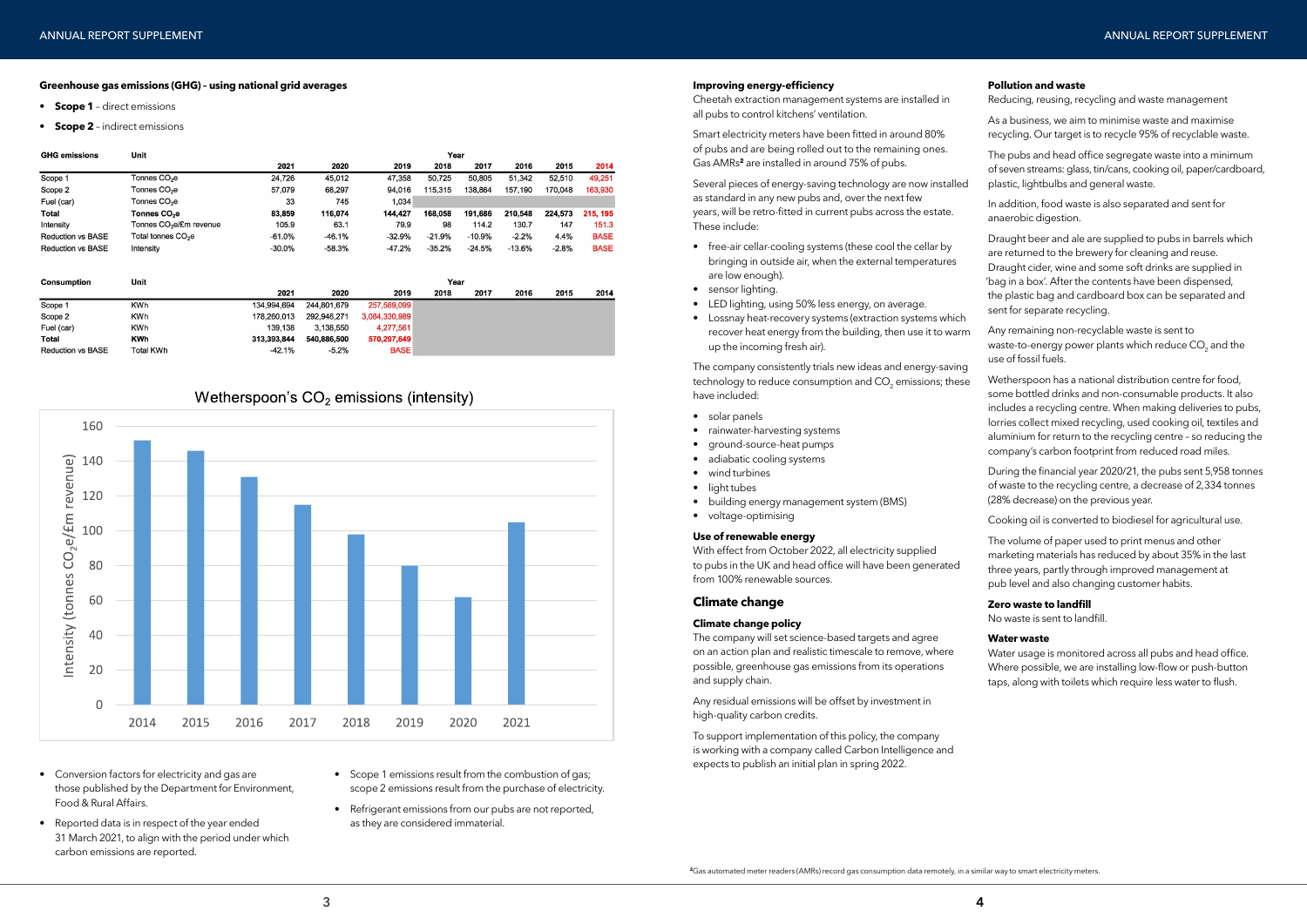### **Food waste**

Several initiatives have been implemented to reduce this, along with reducing preparation/plate waste.

All pubs segregate food waste which is collected and sent for anaerobic digestion.

Several of our meals are available in a smaller portion size, suiting customers seeking a lighter meal.

Any unwanted, yet fit-for-consumption, food is donated to our charity partner FareShare, which distributes it to food banks, community centres and others in need.

As a result of the three national lockdowns and pub closures between March 2020 and May 2021, there was a considerable increase in unwanted food, both at the distribution centre and in pubs. Wherever possible, this was donated to charity partners, employees and the local community.

- 100% of plastic packaging to be reusable, recyclable or compostable
- 70% of plastic packaging to be effectively recycled or composted
- 30% average recycled content across plastic packaging
- action, through redesign, innovation or alternative (reuse) delivery models, to eliminate problematic or unnecessary single-use plastic items

In 2018, we were awarded the 'Waste no Food' award from the Sustainable Restaurant Association (SRA) for our continued efforts in this area.

### **Take-away packaging**

The company does not routinely advertise food to take away, although some customers may request to do so, either as a whole meal or as a 'doggy bag'.

### **Plastics**

The company has set the following targets by 2025:

### **Single-use plastics**

The company is taking the following steps to reduce consumption of single-use plastics:

- Plastic straws these were removed in December 2017 and replaced with 100% biodegradable and 100% recyclable paper straws and wrappers. Customers can self-select a straw, if required, rather than automatically being providing one each time.
- Plastic water bottles complimentary water fountains are available in all pubs. Alternatives to the current single-use plastic bottles are being reviewed.
- Plastic packaging we are working with our major suppliers and with the support of WRAP and the Sustainable Restaurant Association (SRA) to reduce and, where possible, remove the use of plastic packaging for food. Plastic containers used in the kitchen are now reusable – and cling film use has ceased.
- Plastic milk cartons these are segregated and recycled separately. We are working with our dairy supplier to replace plastic milk cartons with bag-in-a-box milk, so using less plastic packaging.
- Disposable coffee cups the majority of hot drinks sold in pubs is consumed on the premises, including unlimited complimentary refills, all served in a china mug!

### **Toxic emissions and waste**

The company does not create any toxic emissions or waste.

### **Electronic waste**

Electronic waste is disposed of using specialised contractors to safely dispose of the items.

Where possible, computer equipment is sent to suppliers to refurbish and reuse. Any disposal is compliant with the EU Waste from Electrical and Electronic Equipment (WEEE) directive.

On construction sites, there is a site waste management plan, managed by the main contractor and covering all waste disposal from sites.

## **Section two – responsible retailing**

### **Responsible retailing and marketing**

### **Food and drinks served**

We aim to improve the quality of our food continually and to provide customers with information about our product range to help them to make informed decisions about their food consumption.

> We support and work with several cross-industry organisations, including the British Institute of Innkeeping, UK Hospitality and the British Beer and Pub Association. A company representative sits on the National Pubwatch committee; we also financially support Drinkaware.

Nutritional information, including calories, is available from our website and in all pubs. The calorie-count of each dish is included on our menu. A range of meals is available and highlighted containing 500 Calories or fewer, along with those containing less than 5% fat.

As well as the range of 'small plates', several of our more popular main meals (including fish and chips, traditional breakfast and the full pizza range) are available in a smaller portion size, alongside the standard portion. Smaller portions suit those with a smaller appetite and also help to avoid food waste.

We have fully supported the Public Health Responsibility Deal**<sup>3</sup>**, from its introduction in 2011.

We have signed up to the following pledges in the food section of the Responsibility Deal:

- calorie reduction
- salt catering: reformulation of products as purchased by the customer
- salt reduction

Since 2010, we have reduced the overall salt content in our meals by about 20%. Initial focus was on dishes with the highest salt level and children's meals; however, now, it includes all meals. The salt content of all meals is included in the nutritional information (grams of salt per meal or portion). For children's meals, this information is also included in the children's menu.

We do not use any hydrogenated vegetable fats or trans-fats in our foods. The cooking oil we use is virtually trans-fat free.

We do not use genetically modified ingredients in our foods.

### **Allergen and nutritional information**

Full allergen/nutritional information can be found on our website, on the Wetherspoon app and on customer information screens in all pubs. Customers can ask at the bar, where staff will be able to direct them to this information.

While we have procedures for segregating preparation within meals and drinks, kitchen and bar service may involve shared preparation/cooking areas. If customers have specific food/drink allergen needs, we ask that they please inform us; we will take reasonable steps to prepare their meal safely, although cannot guarantee a completely allergen-free environment or products.

Vegetarian dishes, vegan dishes, dishes which are less than 5% fat and dishes under 500 Calories are indicated on the menu by symbols.

### **Responsible alcohol-retailing**

We support practices which promote sensible drinking and have established a 'code of conduct for responsible retailing', outlining our approach in this area.

We have signed up to the following pledges in the alcohol section of the Public Health Responsibility Deal:

- awareness of alcohol units in the on-trade
- tackling underage alcohol sales
- supporting Drinkaware
- responsible advertising and marketing of alcohol
- supporting community actions to tackle alcohol harm

In October 2014, we were the first major on-trade alcohol retailer to include the alcohol unit content of all drinks on our menu.

We also seek to develop partnerships with local authorities and the police. All pubs are requested to become a member of the local pubwatch scheme (which promotes a safe and responsible drinking environment). In several locations, a company pub manager chairs the scheme and, where there is no pubwatch, we work with the local police and council to try to establish one.

We encourage our pubs to enter the Best Bar None schemes (run by local authorities and the police, to encourage good behaviour in town centres), promoting a safe and secure environment.

### **Responsible gambling**

The company applies proof-of-age policies to anyone playing gaming machines, to ensure that they are not played by customers aged under 18 years.

Responsible gambling messages are displayed on digital gaming machines, with support organisations' information, regarding gambling issues, also provided.

**<sup>3</sup>**The Public Health Responsibility Deal, launched in March 2011, was established to tap into the potential for businesses and other organisations to improve public health and tackle health inequalities through their influence over food, alcohol, physical activity and health in the workplace.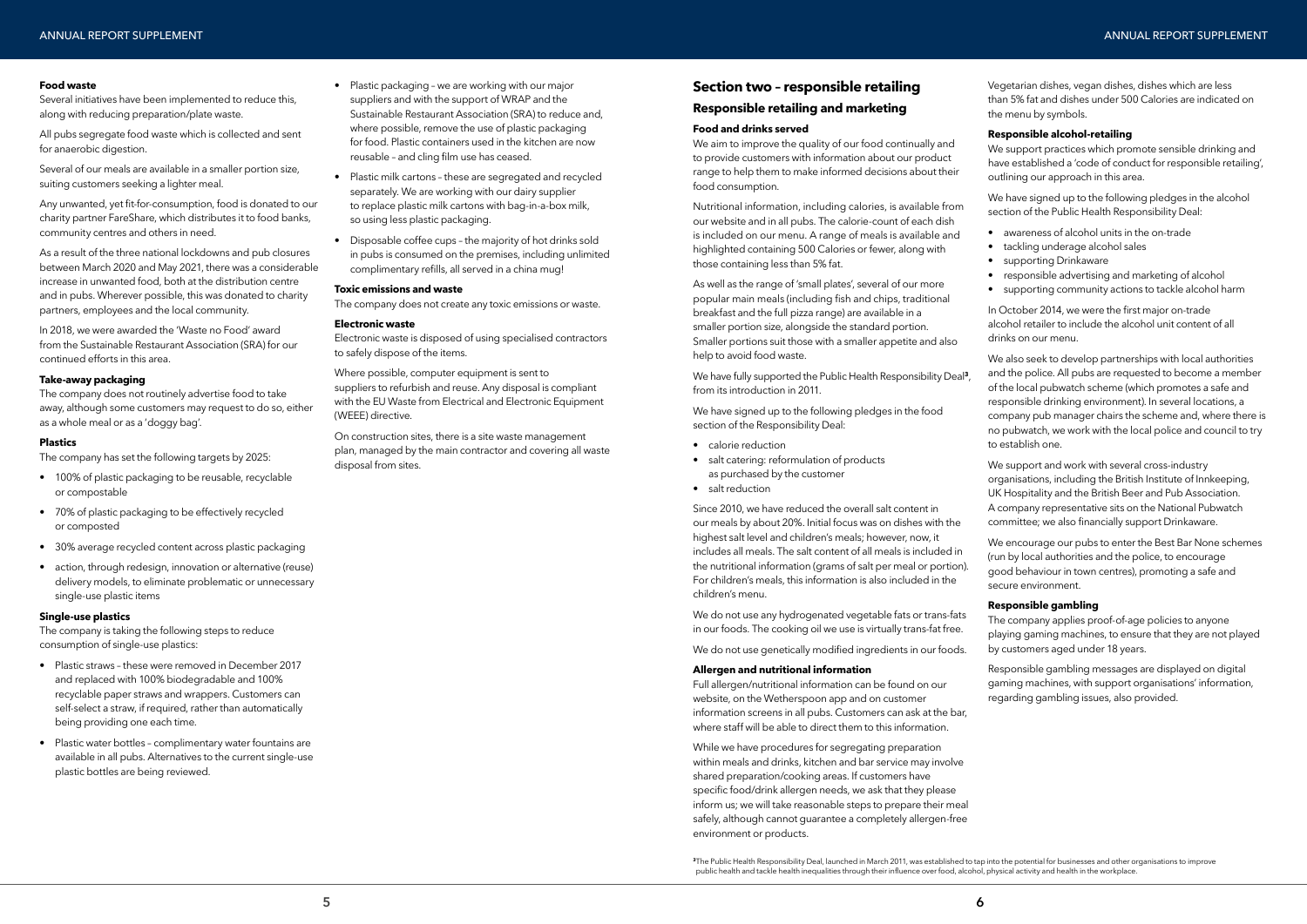### **Food safety and health and safety**

The company promotes high standards of food safety and health and safety throughout the business.

At the end of September 2021, 99.1% of pubs had achieved the maximum five stars for the Food Hygiene Rating Scheme, run by local authorities in England and Wales, with 99.74% achieving a rating of four or above. All pubs in Scotland are assessed under the Scottish 'pass/fail' scheme – and achieved a 'pass'.

With Reading Borough Council, we have signed a primary authority partnership (under the Better Regulation Delivery Office scheme) for health and safety, food safety and trading standards.

#### **Monitoring standards**

We have committed to highlighting a balance of menu options (including low-calorie dishes) within our promotions, including clubs and other offers.

Every pub receives at least five quality-assurance visits each month from a combination of its area manager, the audit department, an external 'mystery shopper' company and other head-office managers. The scores from these visits are combined and form part of the bonus scheme for all pub-based employees.

There are 867 pubs (99%) accredited by Cask Marque for the quality and consistency of the real ales which they serve.

There are 242 Wetherspoon pubs listed in the CAMRA Good Beer Guide 2021 (2020: 248 pubs) – a larger proportion, we believe, than any other substantial pub company.

### **Responsible marketing and promotion**

We will not advertise anything HFSS**<sup>4</sup>** to children across any channel, as defined by the Ofcom Nutrient Profiling Model.

We will adhere to the BCAP, Ofcom and CAP codes for advertising to children.

We will avoid promotional activity encouraging customers to order additional items and consume more than they would have originally intended, an example being: "Would you like chips with that?"

We will avoid promotional activities which force a customer to order more than one course, eg advertising the price for only two or three courses. A one-course meal with an additional charge to add a dessert is acceptable.

We will not participate in promotions which encourage and reward the overconsumption of food, eg a reward for finishing the meal/'man v food' promotions.

We will avoid promotional activities which encourage customers to purchase multiple food offers by offering sizable discounts.

We will not offer, for a fixed price, the unlimited consumption of fizzy drinks or any other drink which falls under the Soft Drinks Industry Levy (SDIL).

### **Retailing to children**

We are committed to providing children's menus which offer credible healthier choices, with controlled levels of salt, added sugar, saturated fat and total fat.

We will review the level of calories, salt and sugar in all food and drinks specifically marketed at children.

By the end of 2022, no main meal or dessert is to exceed 50% of the recommended daily intake for children of calories, salt and/or sugar.

We will continue to support the 'five-a-day' message for fruit and vegetables. All children's meals will be served with a portion of vegetables or salad (cucumber and tomato), plus a portion of fruit.

We will commit to promoting healthier choices, wherever possible, and highlighting healthier swaps on menus.

We will not market to children fizzy drinks or any other drink which falls under the SDIL.

### **Responsible product-sourcing and product quality**

We have a fully traceable supply chain, and all of the company's food suppliers have a globally recognised food-production standard, eg accreditation by the British Retail Consortium.

There are strict specifications for all products, so that high standards of quality and food safety are met, including:

- detailed product specifications
- complete product traceability
- regular DNA-testing on all processed meat products, steaks and fish
- speciation tests

We promote long-term relationships with our suppliers. Where possible, we use British products and support British farming. For example, our chips are made using 100% British potatoes; our beef burgers are made with 100% British and Irish beef; our sausages are made with 100% British and Irish pork; all of our beef steaks come from Britain and Ireland.

We do not support the use of animals to test the safety of products.

We only use free-range eggs with the British Lion quality mark from the UK.

We have worked with the Rainforest Alliance since 2008. The Tetley tea and Lavazza coffee served comes from Rainforest Alliance-certified farms. In 2010, we were awarded the Sustainable Standard-Setter Award, by the Rainforest Alliance, for ongoing dedication, innovation and leadership in environmental conservation.

Where practicable, we work with suppliers, contractors and partners to minimise environmental impact and encourage sustainable sourcing.

We support brewers of all sizes, across the UK and Ireland, so that our customers can enjoy a diverse range of real ales. We support over 350 UK brewers, delivering over 4,000 ales through real-ale festivals, exhibitions, meet-the-brewer events and the promotion and stocking of their beers. We aim for every pub to have at least four ales available, at all times, including those locally sourced.

We carry out our business honestly and with respect for the rights and interests of those involved. We endeavour to ensure that relations with suppliers and business partners are fair and mutually beneficial.

Employees are not permitted to accept bribes or enticements of any kind, including gifts or hospitality.

In sourcing products from many countries, we aim to uphold the International Labour Organization's agreed standards of labour (including a ban on child labour and forced labour). We expect our suppliers to treat their employees fairly, honestly and with respect for their human rights.

We have a farm animal welfare policy which sets out our required standards on animals' close confinement, genetic engineering or cloning, growth-promoting substances, use of antibiotics, use of routine mutilations, preslaughter stunning and long-distance live transportation. Suppliers are selected and then audited to monitor their compliance with our farm animal welfare policy. To view the polic[y, click here.](https://www.jdwetherspoon.com/~/media/files/pdf-documents/supplier-charter/jdw-supplier-charter-2019-v1.pdf?la=en)

We are a member of Sedex – the world's largest collaborative platform for sharing responsible sourcing data on supply chains (including labour rights, health and safety, the environment and business ethics), used by over 50,000 members in more than 150 countries.

### **Supplier charter**

The supplier charter document sets out all of the requirements of working with Wetherspoon, as well as those policies and procedures applicable to all suppliers.

A full copy of the supplier charter is available here: www.jdwetherspoon.com/investors

### **Farming standards, animal-sourcing and welfare**

Wetherspoon believes that it has a responsibility to conduct its business responsibly and ethically; this extends to the sourcing of food products. Our food-sourcing policy refers to all of our products and ingredients containing meat, seafood, dairy and/or egg products.

We are committed to the 'five freedoms' as defined by the Farm Animal Welfare Committee (2009).

These form the basis of internationally recognised animal welfare practice.

The routine use, by suppliers, of close-confinement systems in the rearing of farm animals is, where possible, avoided in the supply chain. This includes no cages for laying hens or broiler chickens and no tethering of dairy or beef cattle. The exception is with pigs, where farrowing crates are used under certain circumstances.

The use of growth promoters is strictly prohibited across all of our livestock supply chains.

There is no routine mutilation of farm animals used to supply products. There are instances of tail-docking and teeth-clipping in pigs and tail-docking in lambs, where their welfare is deemed to be at risk by not doing so.

To prevent undue stress to animals, we aim to keep animal transportation times to a minimum: eight hours is the maximum, although, in reality, most journeys are considerably shorter.

All livestock providing meat is stunned, before slaughter, to ensure that the animal is insensitive to pain.

All farmed seafood is stunned before processing.

### **Against animal-testing**

### **Use of antibiotics**

Wetherspoon does not support the preventative mass medication of animals by the use of antibiotics (prophylactic) within its supply chain. Our view is that antibiotics should be used only where there has been a specific clinical diagnosis.

A formal antibiotic reduction strategy has been developed using, as a blueprint, the Compassion in World Farming antibiotic stewardship programme.

### **Antibribery and corruption policy**

Wetherspoon conducts all business in an honest and ethical manner and with a zero-tolerance approach to bribery and corruption. We are committed to acting professionally, fairly and with integrity, in all of our business dealings and relationships.

The antibribery and corruption policy is based on the Bribery Act 2010 and applies to any person with whom, or organisation with which, Wetherspoon works, including actual or potential suppliers, agents, advisers and professional advisers, wherever located, and any person who works for Wetherspoon, including employees, directors, consultants, agency workers, volunteers, agents and contractors.

**4**HFSS means food and drinks products high in fat, salt or sugar, according to the nutrient-profiling scheme developed by the FSA.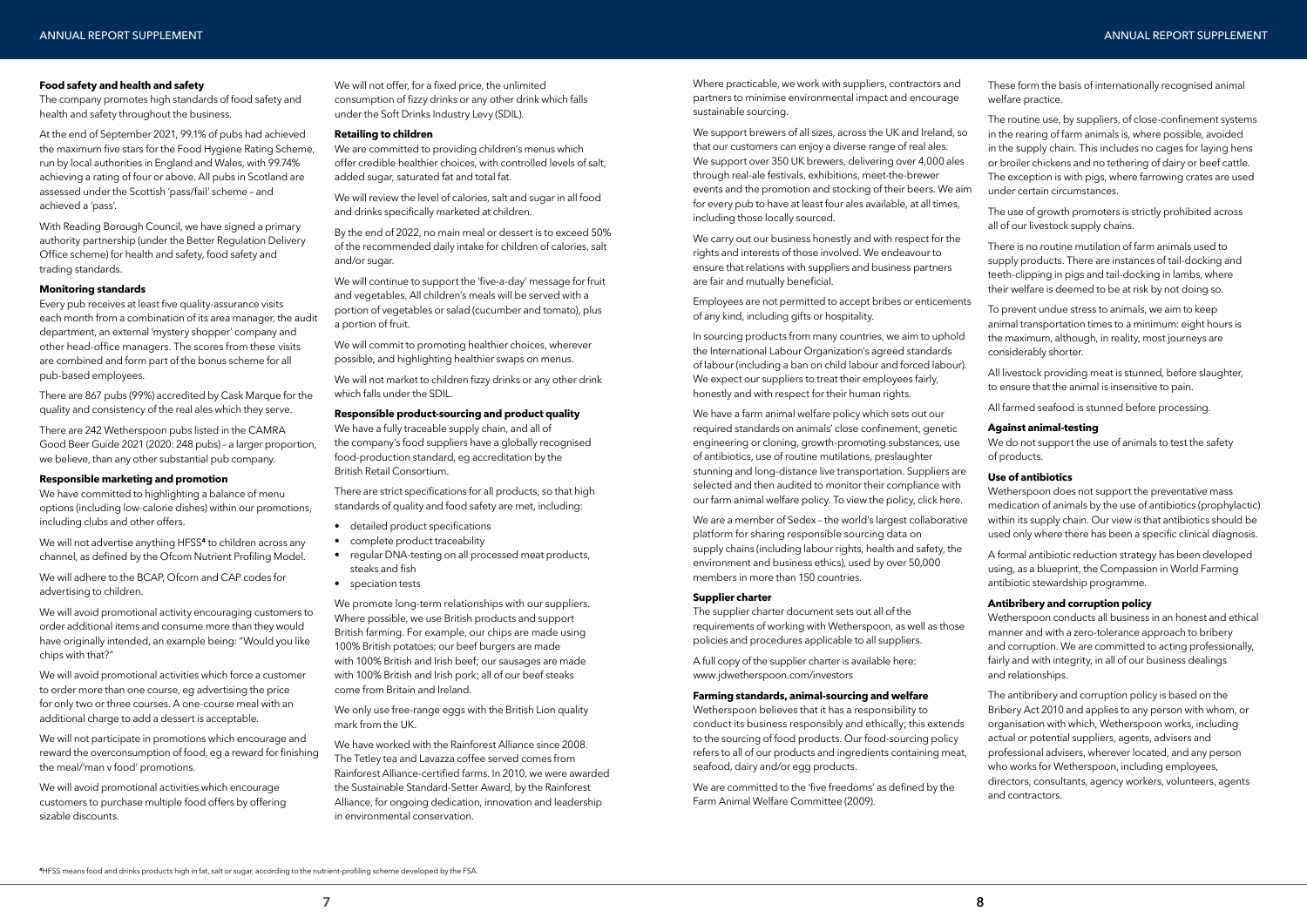Fined by the Farm Animal Welfare Committee (2009). nd limitations of the expected animal welfare standards s are based on the European Chicken Commitment. r year. Unless progress steps are defined, the standard bly with all EU animal welfare laws and regulations,

ntly used for human medicine and defined as the ion (WHO)) to be used as a last resort only and where ampromised.

the highest priority by WHO to be used.

's antibiotic reduction strategy.

of chickens used for supply. Suppliers/producers tegy, updated each year and provided to the company. ted across all of our livestock supply chains, including cloned animal or subsequent generations is to be used.

ed cage free. cage free and without the use of multitier systems.

 $\alpha$  and will average 33kg/m<sup>2</sup>.

outcomes are Hubbard JA757, 787, 957 or 987. old and others which meet the criteria of the RSPCA

velfare outcomes.

outcomes.

ce and two pecking substrates per 1,000 birds.

EU broiler directive and are regardless of stocking density. d 30ppm.

exceed 3,000ppm.

shade, the internal temperature will be no more than 33°C. average internal relative humidity, measured inside the

All forms of bribery and corruption are strictly prohibited.

It is not acceptable to:

- a) give or offer any payment, gift, hospitality or other benefit in the expectation that a business advantage will be received in return or to reward any business received.
- b) accept anything, the offer of which you know, or suspect, to have been made with the expectation that it will provide a business advantage to the person offering it or to anyone else.
- c) give or offer any payment (sometimes called a facilitation payment) to a government official in any country to facilitate or speed up a routine or necessary procedure.
- d) threaten or retaliate against another person who has refused to offer or accept a bribe or who has raised concerns about possible bribery or corruption.

Wetherspoon operates a strict corporate hospitality policy. Wetherspoon's employees are not permitted to accept gifts or corporate hospitality of any kind – and we ask that third parties do not offer it. If unsolicited gifts are received by Wetherspoonz, at Christmas for example, these are logged with the head of purchasing and raffled in aid of the company's nominated charity – Young Lives vs Cancer.

It is unacceptable for any Wetherspoon employee (or someone on his or her behalf) to:

- give, promise to give or offer a payment, gift or hospitality with the expectation that he or she or Wetherspoon will improperly be given a business advantage or as a reward for a business advantage already improperly given.
- give, promise to give or offer a payment, gift or hospitality to a government official, agent or representative to facilitate or expedite a routine procedure.
- accept payment from a third party, where it is known or suspected that it is offered or given with the expectation that the third party will improperly obtain a business advantage.
- accept a gift or hospitality from a third party, where it is known or suspected that it is offered or provided with an expectation that a business advantage will be improperly provided by Wetherspoon in return.
- threaten or retaliate against another Wetherspoon employee who has refused to commit a bribery offence or who has raised concerns under this policy.
- engage in any activity which might lead to a breach of this policy.

### **Whistleblowing**

We encourage employees, suppliers and their employees to report and disclose genuine and serious wrongdoing, so that we can deal internally, at an early stage, with any improper activities and investigate accordingly. All whistleblowing should be reported to the following e-mail address: whistleblowing@jdwetherspoon.co.uk

#### **Sourcing policies, practices and guidelines**

Wetherspoon has a responsibility to conduct its business responsibly and ethically and this extends to the sourcing of food products. We recognise animal welfare as a business issue and strive to ensure the highest-possible animal welfare standards across the supply chain.

Suppliers are expected to hold a globally recognised food safety standard, such as British Retail Consortium certification or an alternative GAP-accredited scheme.

Suppliers conform to those accredited assurance schemes relevant to their geographic location and products supplied. These assurance schemes comply with EU legislation as a minimum and include, but are not limited to, Red Tractor, Bord Bia, RSPCA Assured and Genesis GAP.

We complete regular risk-based supplier audits.

Our responsible-supplier principles set out our expectations of all suppliers. This is to ensure that all workers involved in our supply chains are treated honestly, ethically and responsibly. This extends to pay, working hours, working conditions, prohibiting child labour, prohibiting forced labour, freedom of association and employee representation and equality of treatment.

| <b>Chicken</b>                                                                              | We are committed to the 'five freedoms' as defi<br>The policy statements below set out time-boun<br>for the supply of chicken. The welfare standards<br>All dates detailed are to the end of the calendar                                                                                                                                                                                                                  |
|---------------------------------------------------------------------------------------------|----------------------------------------------------------------------------------------------------------------------------------------------------------------------------------------------------------------------------------------------------------------------------------------------------------------------------------------------------------------------------------------------------------------------------|
|                                                                                             | is met currently. Suppliers/producers will comp<br>regardless of the country of production.<br><b>Antibiotics</b><br>Current - Critically important antibiotics (curren<br>highest priority by the World Health Organizati<br>animal health and welfare may otherwise be co<br>2021 - No critically important antibiotics given t<br>2026 - Reduction in line with JD Wetherspoon'<br><b>Antibiotic reduction strategy</b> |
|                                                                                             | No prophylactic use of antibiotics in the rearing<br>must have a published antibiotic reduction stra<br>The use of growth promoters is strictly prohibite<br>chicken production. No poultry derived from a                                                                                                                                                                                                                 |
|                                                                                             | <b>Confinement</b>                                                                                                                                                                                                                                                                                                                                                                                                         |
|                                                                                             | Current - 100% of chicken flocks are to be raise<br>2026 - 100% of chicken flocks are to be raised c                                                                                                                                                                                                                                                                                                                       |
|                                                                                             | <b>Stocking density</b>                                                                                                                                                                                                                                                                                                                                                                                                    |
|                                                                                             | Current - Must not exceed 38kg/m <sup>2</sup> and will ave                                                                                                                                                                                                                                                                                                                                                                 |
|                                                                                             | 2021 - Must not exceed 33kg/m <sup>2</sup> .                                                                                                                                                                                                                                                                                                                                                                               |
|                                                                                             | 2026 - Must not exceed 30kg/m <sup>2</sup> .                                                                                                                                                                                                                                                                                                                                                                               |
|                                                                                             | <b>Breeds</b><br>The breeds considered to have higher welfare of<br>Rambler Ranger, Ranger Classic and Ranger Go<br>Broiler Breed Welfare Assessment Protocol.<br>2021 - 25% improvement to breeds with high w<br>2026 - 100% switch to breeds with high welfare                                                                                                                                                           |
|                                                                                             | <b>Environmental standards</b>                                                                                                                                                                                                                                                                                                                                                                                             |
|                                                                                             | Light                                                                                                                                                                                                                                                                                                                                                                                                                      |
|                                                                                             | Current - Min 20 lux.                                                                                                                                                                                                                                                                                                                                                                                                      |
|                                                                                             | 2021 - Expected progress to be made.                                                                                                                                                                                                                                                                                                                                                                                       |
|                                                                                             | 2026 - Min 50 lux, including natural light.                                                                                                                                                                                                                                                                                                                                                                                |
|                                                                                             | <b>Perch space</b>                                                                                                                                                                                                                                                                                                                                                                                                         |
|                                                                                             | 2021 - Expected progress to be made.                                                                                                                                                                                                                                                                                                                                                                                       |
|                                                                                             | 2026 - At least two metres of usable perch spac                                                                                                                                                                                                                                                                                                                                                                            |
|                                                                                             | Air quality                                                                                                                                                                                                                                                                                                                                                                                                                |
|                                                                                             | Requirements are laid down in Annex 2.3 of the I                                                                                                                                                                                                                                                                                                                                                                           |
|                                                                                             | Concentration of ammonia (NH <sub>3</sub> ) will not excee<br>Concentration of carbon dioxide (CO <sub>2</sub> ) will not                                                                                                                                                                                                                                                                                                  |
|                                                                                             | When external temperature exceeds 30°C in the s                                                                                                                                                                                                                                                                                                                                                                            |
| When the external temperature is below 10°C, a<br>house over 48 hours, will not exceed 70%. |                                                                                                                                                                                                                                                                                                                                                                                                                            |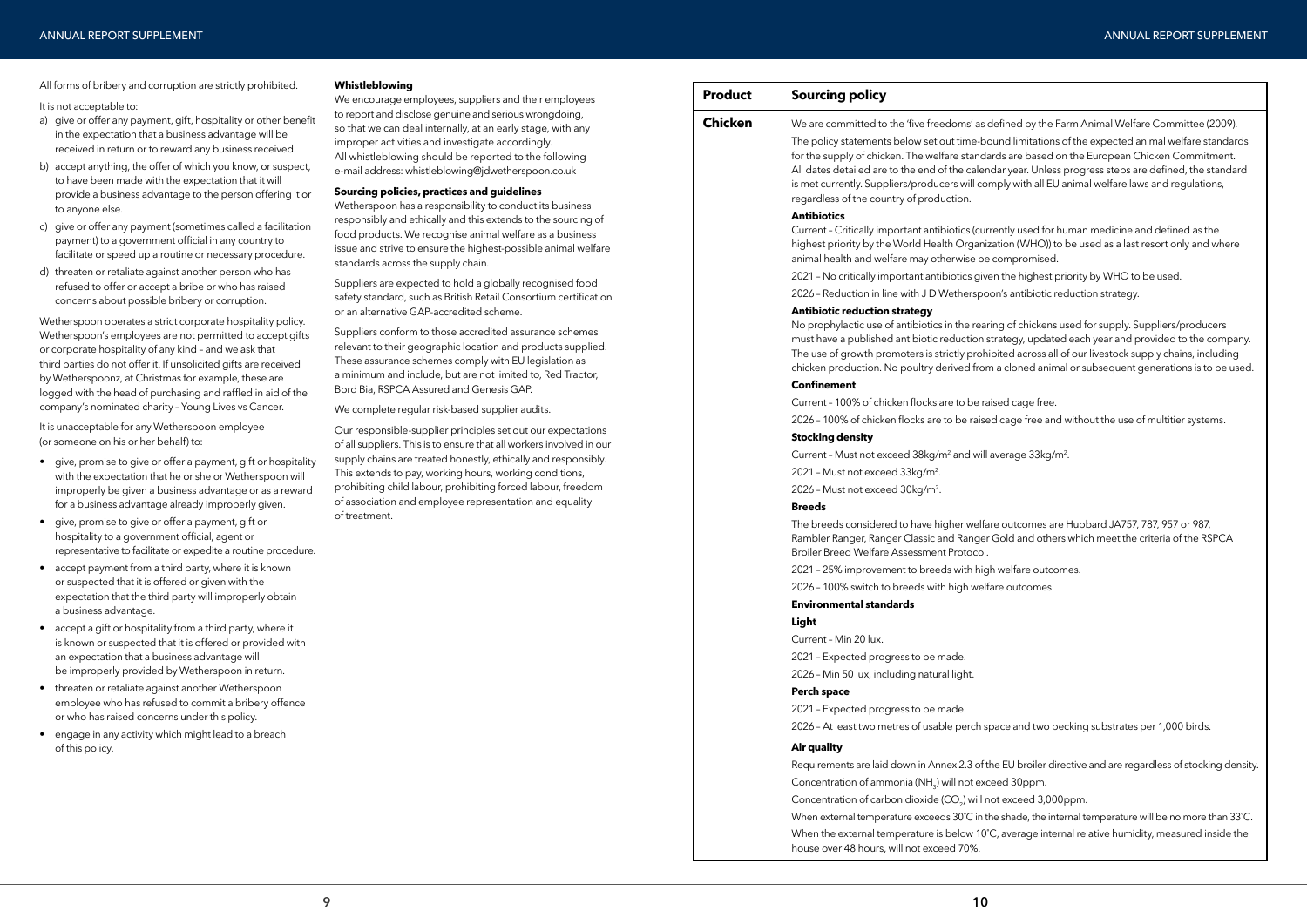Stewardship Council (MSC) fishing grounds in the Marine Conservation Society.

ustody certification.

und the UK and Ireland, the weighted average MCS

seines and FAD (fish aggregating device) free.

| <b>Product</b> | <b>Sourcing policy</b>                                                                                                                                                                                                                                                                                                                       |  |  |  |  |  |  |
|----------------|----------------------------------------------------------------------------------------------------------------------------------------------------------------------------------------------------------------------------------------------------------------------------------------------------------------------------------------------|--|--|--|--|--|--|
| <b>Chicken</b> | <b>Thinning</b>                                                                                                                                                                                                                                                                                                                              |  |  |  |  |  |  |
|                | Thinning is to be discouraged.                                                                                                                                                                                                                                                                                                               |  |  |  |  |  |  |
|                | Current - Number of thins to be determined.                                                                                                                                                                                                                                                                                                  |  |  |  |  |  |  |
|                | 2021 - Expected progress to be made.                                                                                                                                                                                                                                                                                                         |  |  |  |  |  |  |
|                | 2026 - Limited to one thin per flock.                                                                                                                                                                                                                                                                                                        |  |  |  |  |  |  |
|                | <b>Beak-trimming</b>                                                                                                                                                                                                                                                                                                                         |  |  |  |  |  |  |
|                | Current - percentage levels to be determined.                                                                                                                                                                                                                                                                                                |  |  |  |  |  |  |
|                | 2021 - 50% reduction on current levels; hot knife method to be prohibited.                                                                                                                                                                                                                                                                   |  |  |  |  |  |  |
|                | 2026 - 100% reduction on current levels.                                                                                                                                                                                                                                                                                                     |  |  |  |  |  |  |
|                | <b>Live transport times</b>                                                                                                                                                                                                                                                                                                                  |  |  |  |  |  |  |
|                | Must not exceed eight hours and no live exports.                                                                                                                                                                                                                                                                                             |  |  |  |  |  |  |
|                | <b>Lairage conditions</b>                                                                                                                                                                                                                                                                                                                    |  |  |  |  |  |  |
|                | Birds must be unloaded and slaughtered, after being assessed, as soon as possible after arrival<br>at the slaughterhouse. If the birds are not killed straight away, they must be provided with:                                                                                                                                             |  |  |  |  |  |  |
|                | drinking water, suitable enough for the number of birds.                                                                                                                                                                                                                                                                                     |  |  |  |  |  |  |
|                | feed, if not slaughtered within 12 hours of arrival; after that, at regular intervals,<br>٠<br>suitable enough for the number of birds.                                                                                                                                                                                                      |  |  |  |  |  |  |
|                | enough space to house all animals; if in containers, they must be stable, must not allow<br>$\bullet$<br>excreta to fall on the animals below and must be suitably ventilated.                                                                                                                                                               |  |  |  |  |  |  |
|                | an environment which keeps them safe from potential injury and predators.<br>$\bullet$                                                                                                                                                                                                                                                       |  |  |  |  |  |  |
|                | shelter/shade from extreme weather.<br>$\bullet$                                                                                                                                                                                                                                                                                             |  |  |  |  |  |  |
|                | protection from sudden noises.<br>٠                                                                                                                                                                                                                                                                                                          |  |  |  |  |  |  |
|                | lighting suitable for inspections to be carried out.<br>$\bullet$                                                                                                                                                                                                                                                                            |  |  |  |  |  |  |
|                | natural or mechanical ventilation to protect them from extreme temperatures, as well as<br>$\bullet$<br>from harmful levels of humidity and ammonia.                                                                                                                                                                                         |  |  |  |  |  |  |
|                | <b>Preslaughter stunning</b>                                                                                                                                                                                                                                                                                                                 |  |  |  |  |  |  |
|                | When suitable technology is commercially available, controlled atmospheric stunning using inert gas<br>or multiphase systems, or effective electrical stunning without live inversion, will be adopted.                                                                                                                                      |  |  |  |  |  |  |
| Lamb           | Lamb is sourced from New Zealand and the UK.                                                                                                                                                                                                                                                                                                 |  |  |  |  |  |  |
|                | New Zealand lamb is produced under the Alliance Group Farm Assurance Programme - designed to<br>ensure that suppliers meet high food and animal welfare standards consistently in their farming<br>practices. British lamb comes from farms operating under the Red Tractor Farm Assurance scheme<br>or Farm Assured Welsh Livestock Scheme. |  |  |  |  |  |  |
|                | All lamb is outdoor reared, free range and (where possible) pasture fed. None of our lamb products is<br>reared using confinement systems for livestock. All of the lamb we use is free from genetic modification.                                                                                                                           |  |  |  |  |  |  |
| <b>Beef</b>    | Beef is sourced from farms in the UK and Ireland, operating under the Red Tractor and Bord Bia<br>quality-assurance schemes which promote best farming practices.                                                                                                                                                                            |  |  |  |  |  |  |
|                | Farmers must provide adequate animal shelter from rain/sun, particularly at vulnerable times, such<br>as calving. The majority of the animals' diet must comprise grazed grass and grass-based winter forages.                                                                                                                               |  |  |  |  |  |  |
| <b>Pork</b>    | Pork products are sourced from within the EU from producers which conform to the appropriate<br>national standards, based on Council Directive 2008/120. Many of the national standards exceed the<br>minimum requirements. Current stocking densities will not exceed 30 sows per hectare.                                                  |  |  |  |  |  |  |

**Palm oil** For cooking purposes, the company uses certified roundtable sustainable palm oil (RSPO) which in requirements for sustainable palm oil.

tests with suppliers, back to first importer. All palm oil RSPO certified. No new products are listed without th suppliers to identify other areas which may use palm oil personal hygiene products.

oya as an ingredient or compound ingredient. t is low in the majority of products. We commit to ensuring, gredient or compound ingredient in the supply chain is ed certification scheme. From September 2021 onwards, edient if the origins cannot be confirmed as sustainable. sts with our suppliers on the origins of soya as an ingredient.

he end of 2023, that all soya used as animal feed in the g to a recognised certification scheme. The data-capturing stand, for 50% of our chicken products, that our suppliers and/or practices to ensure that soya is not coming from areas ests, high conservation value lands, high carbon stock e Amazon Biome. No new products will be listed without this which is produced using predominantly a forage-based al feed, on which we look to capture origin data.

**Eggs** incredient in supplied products, are from hens reared in ole eggs are sourced in the UK and are all RSPCA assured

reared under the Red Tractor Farm Assurance Dairy Scheme. ns audited by Red Tractor directly. This scheme sets ntibiotics. Untethered exercise must be provided daily. th promoters is not allowed. The milk produced is routinely

est Alliance certified.

t Alliance certified.

ks) - Fairtrade certified.

the source source of supersident with source and products is not currently known.

containing cocoa are certified with either

certified; 30% not known.

2022, tea bags will be 100% biodegradable and plastic free.

Ind sourced from an international company with a high ernational social accountability standards.

, sourced from a variety of countries (including Argentina, South Africa, Spain, Turkey, Uruguay and USA). Lemons and

| <b>Product</b>                     | <b>Sourcing policy</b>                                                                                                                                                                                                                                                                                                                                                                                              |
|------------------------------------|---------------------------------------------------------------------------------------------------------------------------------------------------------------------------------------------------------------------------------------------------------------------------------------------------------------------------------------------------------------------------------------------------------------------|
| <b>Fish and</b><br>shellfish       | Cod and haddock are sourced from Marine S<br>North Atlantic, rated as either 2 or 3 by the Ma<br>The company has achieved MSC Chain of Cus<br>Scampi is sourced from fishing grounds arour<br>score for these fishing grounds being 2.98.<br>Tuna is dolphin friendly, caught using purse se                                                                                                                        |
| Palm oil                           | For cooking purposes, the company uses certi<br>meets the global production and supply chain<br>Annually, the company completes traceability t<br>used as an ingredient in supplied products is R<br>this certification. The company is working with<br>products or derivatives, such as cleaning or pe                                                                                                             |
| Soya as an<br>ingredient           | There are currently 16 products which have so<br>The percentage of soya used as an ingredient<br>by the end of 2023, that all soya used as an ing<br>certified sustainable according to a recognised<br>no product is now listed with soya as an ingred<br>We will conduct periodic traceability audit test                                                                                                         |
| Soya as<br>animal feed             | We are working with suppliers to ensure, by the<br>supply chain is certified sustainable according<br>process is under way and we currently underst<br>have implemented sustainable soya policies ar<br>of existing or formed rainforests, primary fores<br>forest areas or illegally deforested areas in the<br>certification for animal feed. We use UK beef w<br>diet with only a small amount of soya as animal |
| <b>Eggs</b>                        | All eggs, including those used as an included<br>free-range systems and cage free. Fresh whol<br>and display the British Lion quality mark.                                                                                                                                                                                                                                                                         |
| <b>Milk</b>                        | All fresh milk is sourced in the UK from cows re<br>Milk is currently sourced from about 100 farms<br>standards for animal welfare and the use of ant<br>The prophylactic use of antibiotics and growth<br>tested for residual antibiotics.                                                                                                                                                                         |
| Coffee,<br>sugar,<br>cocoa,<br>tea | Our standard Lavazza coffee is 100% Rainfores<br>Lavazza decaffeinated coffee is not Rainforest,<br>Sugar: White/brown sugar sticks (for hot drinks<br>The source of sugar as an ingredient within foo<br>Cocoa: As of January 2021, 15% of products co<br>UTZ Rainforest Alliance or Fairtrade; 55% unce<br>Tea (Tetley): 100% Rainforest Alliance. From 20                                                        |
| <b>Exotic fruits</b>               | Bananas - UTZ certified, Rainforest Alliance and<br>standard of sustainability core values and inter<br>Lemons, limes and other citrus fruits - class 1, s<br>Brazil, Cyprus, Greece, Israel, Italy, Morocco, So<br>limes must be vegan, using a plant-based wax.                                                                                                                                                   |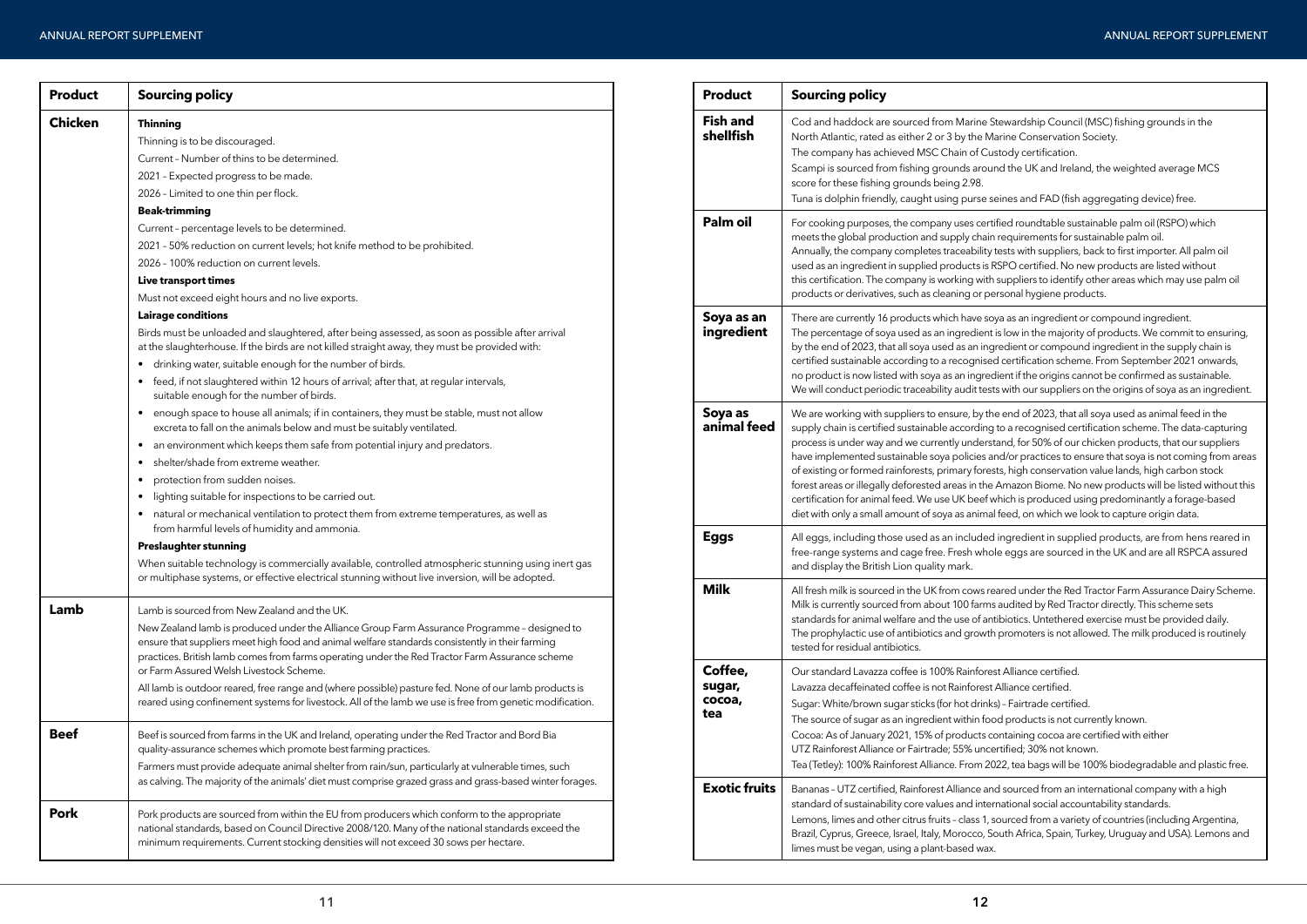### **Section three – people**

### **Our employees**

Wetherspoon has been recognised by the Top Employers Institute as a 'Top Employer United Kingdom' for 17 consecutive years, including 2020.

### **Total headcount**

As at the end of our financial year 2020/21, over 39,000 people were employed in pubs and hotels, in regional roles and at head office (Watford, Hertfordshire).

In the Republic of Ireland, over 500 people were employed.

The company does not employ anyone below either 16 years of age or the recognised school-leaving age.

Of our staff, 59% are aged 25 years or under; therefore, for many, this is their first experience of working. Numerous people join the company from the 'not in employment, education or training' (NEET) population and can start with limited basic skills and confidence.

Many of our employees have chosen to spend their career with us and progressed through the company.

The average length of service for a pub manager is 13.6 years and a kitchen manager 9.6 years, while 22% of hourly paid employees have been with us for over three years.

All staff are directly employed by the company, with the exception of a small number of head-office contractors, involved in specific project work.

Historically, the company has not gathered data on employees' ethnicity. From January 2022, this information will be requested on a voluntary basis.

Of hourly paid staff, 98% are employed on a guaranteed-hour contract. A minority of employees prefers the flexibility of a contract with no minimum hours. Where these contracts are used, employees receive exactly the same benefits as those on a guaranteed-hour contracts, there is no sole-employer restriction and no obligation on employees to accept those hours offered.

### **Equality, diversity and inclusion**

We train employees from induction and by way of regular refresher training that harassment, including third-party harassment (from customers and others), is not acceptable in the workplace.

Wetherspoon is committed to equality of opportunity. We want to create and promote a diverse and inclusive working environment and eliminate any direct or indirect discrimination, harassment or victimisation of our employees, job applicants, customers and contractors. We strive to maintain a working environment, terms and conditions of employment and personnel and management practices which ensure that no individual receives less favourable treatment on the grounds of his or her age, disability, race, religion or belief, sex, sexual orientation, gender reassignment, marriage or civil partnership, pregnancy or maternity.

Three network groups have been established to support employees at all levels:

- LGBTQIA+
- Race and ethnic diversity
- Women

The breakdown, by gender, across the company is as follows:

- 53% female and 47% male
- senior manager level 39% female and 61% male
- board level 25% female and 75% male

For the Gender Pay Report April 202[0, click here.](https://www.jdwetherspoon.com/~/media/files/pdf-documents/investors/2021/gender-pay-gap-report-2020--10-june-2021.pdf)

The company has been recognised as an Age Positive and Disability Confident employer by the Department for Work and Pensions.

### **Antiharassment, antisexual harassment and antibullying**

Harassment is not permitted or condoned in the work environment under any circumstances.

Everyone must be treated fairly and is entitled to work in an environment free from harassment, victimisation and bullying. This policy of no harassment applies to colleagues, customers, contractors and visitors.

> We aim to offer fair and competitive rates of pay and benefits to our staff, including a bonus scheme to all employees.

A copy of our antiharassment policies for the U[K \(click here\)](https://www.jdwetherspoon.com/~/media/files/pdf-documents/events-2022/antiharassment-antisexual-and-antibullying-policy-uk-website.pdf?la=en)  and Irelan[d \(click here\) is](https://www.jdwetherspoon.com/~/media/files/pdf-documents/events-2022/antiharassment-antisexual-harassment-and-antibullying-policy-roi--website.pdf?la=en) available.

We encourage those employees who believe that they are being harassed, under the terms of the policy, to speak up and report such behaviour to their line manager or to the personnel department. Alternatively, reports can be made directly to the dedicated whistleblowing e-mail address: whistleblowing@jdwetherspoon.co.uk

### **Training and career opportunities (including support with literacy, numeracy and vocational skills)**

Our range of our training courses helps to motivate employees and provide them with the necessary skills to carry out their job to a consistently high standard.

The company strives to provide a career, rather than just a job, with those showing promise given the opportunity to progress. The nature of our business means that the company attracts applicants with a range of skills and experience. We offer employees apprenticeships and training programmes throughout their career with the company.

Internal progression is our main source of appointing job roles throughout the company. All pub-manager and area-manager vacancies are filled by internal applicants.

In 2020/21, we promoted over 555 hourly paid staff to management positions.

### **Apprenticeships and qualifications**

In the last 12 months, £2.49 million has been paid as an apprenticeship levy.

The apprenticeship programme was launched in January 2018, offering 10 qualifications:

- Level 2 Housekeeping (equivalent to five GCSEs A\*–C [9–4])
- Level 2 Food production (equivalent to five GCSEs A\*–C [9–4])
- Level 2 Hospitality team member: Food and beverage (equivalent to five GCSEs A\*–C [9–4])
- Level 2 Hospitality team member: Licensed retail (equivalent to five GCSEs A\*–C [9–4])
- Level 2 Reception (equivalent to five GCSEs A\*–C [9–4])
- Level 3 Hospitality supervisor (equivalent to two A levels)
- Level 3 Senior production chef (equivalent to two A levels)
- Level 4 Hospitality manager (equivalent to foundation degree)
- Level 5 Diploma in higher education: Business management practice (in conjunction with Leeds Beckett University)
- Level 6 Chartered manager degree apprenticeship: Business management practice (in conjunction with Leeds Beckett University)

The apprenticeship programme develops specific skills, as well as improving English and maths through functional skills training. Currently, of all apprentices, 97% are undergoing an English or maths qualification as part of their apprenticeship and 634 employees have completed a functional skills aim in the last 12 months.

In September 2021, the total number of employees undertaking an apprenticeship was 717, of which 56% are undergoing a qualification at level 2, 41% at level 3 and 3% at level 4.

### **Pay and reward**

Pay rates for all employees are above the relevant National Minimum Wage and National Living Wage.

In addition to basic pay, all employees are eligible for a company bonus scheme, paid monthly to pub-based staff and bi-yearly to head office-based staff.

Wetherspoon has, for many years (see table above right), operated a bonus and share scheme for all employees. Before the pandemic, these awards increased as earnings increased for shareholders.

**<sup>1</sup>**(Loss)/profit is pre-IFRS16 and before exceptional items. **<sup>2</sup>**Excludes 2020 and 2021.

In the financial year ending July 2021, the company paid £23m in respect of bonuses and free shares to employees. Of the amount, 99.6% was paid to staff below board level and 89.8% to staff working in our pubs.

Since 2005, we have paid around £454m of bonuses and free shares, which is 49.3% of the total 'profit after tax' for that period (£641m), excluding 2020 and 2021.

All employees with more than 18 months' service are eligible to join the share incentive plan (SIP)**<sup>5</sup>**and receive free shares in J D Wetherspoon plc, giving them the opportunity to benefit from the company's future success. Employees can also choose to purchase additional shares in the company, under the partnership shares scheme.

In total, Wetherspoon has purchased and awarded 16.5 million shares to employees since 2004, 12.8% of the company's share capital as at the end of financial year 2021.

In addition, approximately 15% of the company's shares were allocated to employees under 'share option' schemes which operated before 2004.

At the end of the financial year ending July 2021, Wetherspoon had 39,025 employees, nearly 14,000 of whom were shareholders in the company. The average shareholding was 260 shares.

| <b>Financial</b><br>year | <b>Bonus</b> and<br>free shares | (Loss)/profit<br>after tax <sup>1</sup> | <b>Bonus and</b><br>free shares<br>as % of<br>profits |
|--------------------------|---------------------------------|-----------------------------------------|-------------------------------------------------------|
|                          | £m                              | £m                                      |                                                       |
| 2006                     | 17                              | 40                                      | 41                                                    |
| 2007                     | 19                              | 47                                      | 41                                                    |
| 2008                     | 16                              | 36                                      | 45                                                    |
| 2009                     | 21                              | 45                                      | 45                                                    |
| 2010                     | 23                              | 51                                      | 44                                                    |
| 2011                     | 23                              | 52                                      | 43                                                    |
| 2012                     | 24                              | 57                                      | 42                                                    |
| 2013                     | 29                              | 65                                      | 44                                                    |
| 2014                     | 29                              | 59                                      | 50                                                    |
| 2015                     | 31                              | 57                                      | 53                                                    |
| 2016                     | 33                              | 57                                      | 58                                                    |
| 2017                     | 44                              | 77                                      | 57                                                    |
| 2018                     | 43                              | 84                                      | 51                                                    |
| 2019                     | 46                              | 80                                      | 58                                                    |
| 2020                     | 33                              | (30)                                    |                                                       |
| 2021                     | 23                              | (136)                                   |                                                       |
| <b>Total</b>             | 454                             | 641                                     | 49.32                                                 |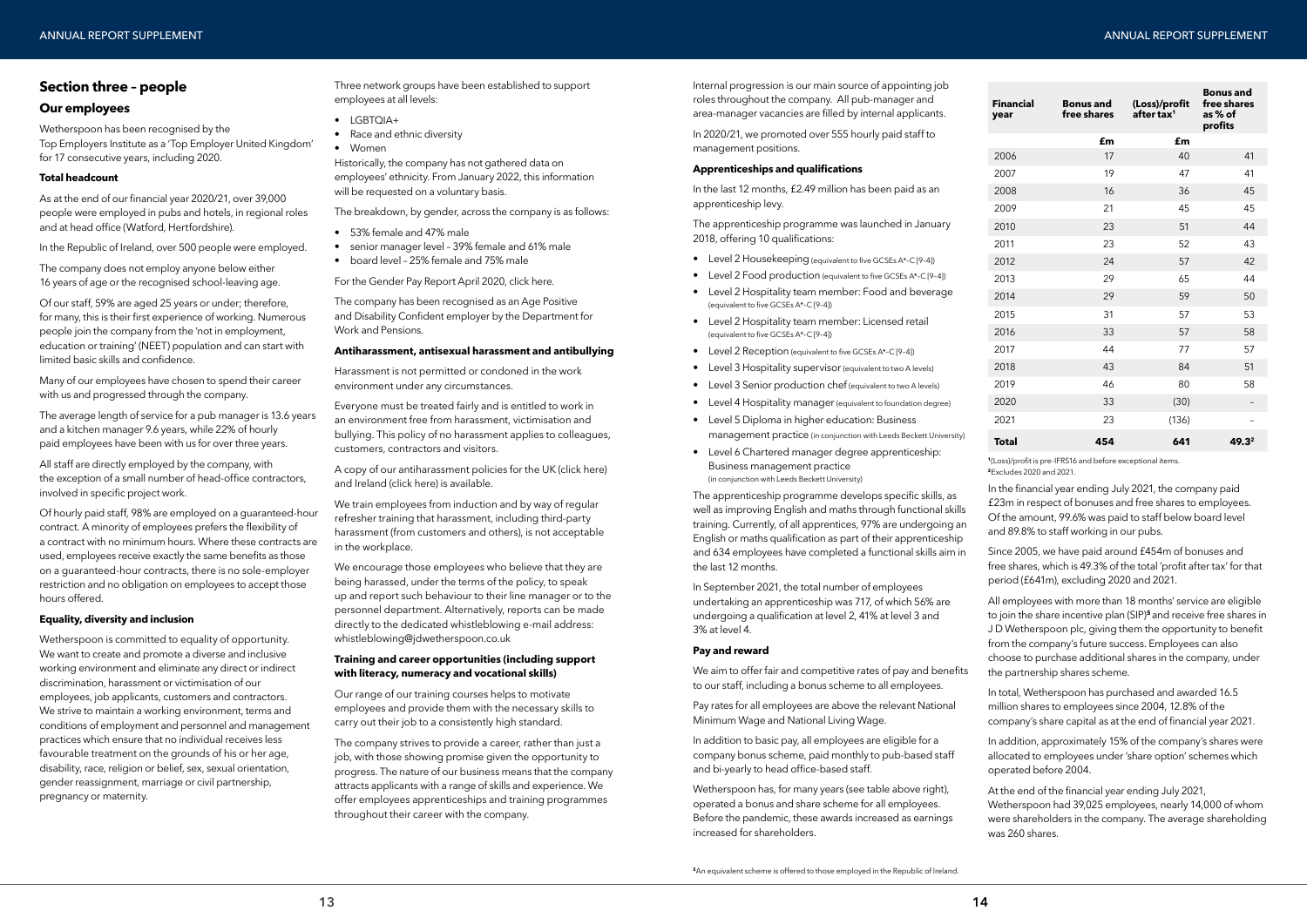#### All employees:

- working a shift of four hours or longer are offered a complimentary meal and a drink.
- receive a staff discount which may be used on and off duty, across our pubs and hotels.

To reward loyalty, additional paid leave is awarded to all employees on completion of five, 10, 15 and 20 years' continuous service, with additional shares and company pension contributions awarded to all employees achieving 25 years' service – and every five years thereafter.

Employees may retain any tips which they receive – with no management charges imposed.

### **Employee engagement and consultation – approach to developing and monitoring a positive workplace culture**

Wetherspoon's decision-making has always benefited from the experience of pub-based employees who are in close contact with customers.

All employees are encouraged to participate actively in the business strategy, including:

- a 'Tell Tim' suggestion scheme for all employees; this generates over 200 ideas a week, all of which are reviewed and responded to by directors. Some of the suggestions received are for new products; others are for small, or sometimes big, improvements to the myriad ways of working; others are just challenging the status quo about any aspect of working for the company.
- a selection of pub managers, area managers and other pub employees being invited to attend and contribute to weekly operations meetings at head office, hosted by the chairman or chief executive. The minutes are sent to all pubs, with employees encouraged to add their comments to the discussions and debates.
- regular liaison meetings with employees, at all levels, to gain feedback on aspects of the business and ideas for improvements.
- directors and senior management completing regular visits to pubs – and pub employees visiting head office.
- directors, senior management and area managers regularly working in all areas of pubs' operation, including the kitchen, bar and hotels.
- a weekly e-mail to all employees from the chief executive.
- a dedicated employee website: myJDW.co.uk

After consultation with shareholders and employees, it was felt that the company would benefit from having more pub experience at board level; in August 2021, the process commenced to appoint to the board 'employee directors'.

The roles are part time, taking an average of one day a month, for which employees will be released from their usual day-to-day duties. Each appointment will be entered into on a three-year fixed-term basis and will, like all director appointments, be subject to shareholders' approval at the annual general meeting.

Employee directors do not have management responsibility for the running of the entire company, which will remain the responsibility of the full-time executive directors. They will be asked to contribute to the decision-making process, based on their experience and opinions. An important aspect of the roles is promoting and protecting the distinctive aspects of the company's culture – crucial factors in its future success.

While some employees are members of a union or representative body, the company does not recognise any union for the purposes of collective bargaining.

The company respects employees' rights to freedom of association.

#### **Employees' occupational health and well-being**

We continue to focus on transparency within our supply chains and require all suppliers of food, drinks and non-consumables to become member of Sedex – the world's largest collaborative platform for sharing responsible sourcing data on supply chains.

We support the well-being of our employees on a wide range of physical and mental health issues, including those raised at the recruitment stage. Wetherspoon seeks to make necessary adjustments reasonably required to help our employees to maintain employment and to ensure that they are not harmed by their work.

The company is committed, at all times, to supporting positive mental health in the workplace and assisting our employees, wherever possible, with mental health problems. Our aim is always to encourage positive mental well-being and health in the workplace (and outside of work) – an important part of the company's commitment to being a Top Employer.

The range of support available to all employees is detailed in the mental health and well-being policy and includes a well-being checklist, a wellness recovery action plan and confidential external counselling for all employees through the Licensed Trade Association.

Pub managers and area managers can offer further support and guidance to line managers and employees, as required.

In addition, any employee can apply to the independent welfare committee for additional financial, pastoral and/or occupational health support. All requests are considered and responded to weekly.

We offer a range of flexible working arrangements and hours to support employees in different stages of their career and life.

#### **Gender pay gap-reporting**

The gender pay gap is a measure of the difference in the average pay of men and women across the company – regardless of their role. Median and mean gaps are calculated using those calculations set out in the gender pay gap-reporting regulations.

There were only 52 employees deemed to be in relevant employment on the snapshot date of 5 April 2020, the majority being head office based. An additional 42,768 employees had been placed on the Coronavirus Job Retention Scheme (CJRS) and were on furlough on the snapshot date; therefore, they have not been included in the calculations.

However, to provide a comparison with previous years, the same calculations were made based on the 42,820 employees who, before the COVID-19-related lockdown on 20 March 2020, were working in our pubs, hotels and at head office, in Great Britain and Northern Ireland. (Employees in the Republic of Ireland were not included.)

The median gender pay gap was -0.45% (2019: 0.23%). A negative gender pay gap means that, on average, women earned more than men.

The mean gender pay gap was 3.97% (2019: 4.17%).

A full copy of the report is available at: www.jdwetherspoon.com

### **Labour relations**

There have been no significant labour relations disruptions or unrest in the year under review.

### **Human rights**

### **Antislavery and human-trafficking statement**

The company is committed to taking all necessary steps to ensure that our company policies and working practices help to combat the global issues of slavery and human-trafficking. There are policies and procedures to address these issues specifically and to reinforce our zero-tolerance company stance against modern slavery and human-trafficking.

In the past year, we have continued to work with our suppliers to ensure full compliance with our company policies and requisite standards, as stated in the company's supplier charter.

The antislavery and human-trafficking statement is published at www.jdwetherspoon.com in accordance with the Modern Slavery Act 2015. It outlines the approach which the company is taking to prevent modern slavery in our business and supply chains.

### **Charity**

### **UK nominated charity – Young Lives vs Cancer**

The company's UK nominated charity is Young Lives vs Cancer (previously CLIC Sargent). It supports children and young people with cancer. Since our partnership began in 2002, Wetherspoon has raised over £18.8 million for the charity. This achievement is thanks to the generosity and commitment of our customers and employees. Those funds raised more recently are detailed below, by year.

### **Republic of Ireland nominated charity – LauraLynn**

In 2015, Wetherspoon nominated LauraLynn as its supported charity in the Republic of Ireland.

The charity provides palliative and supportive care services to meet the needs of children with life-limiting conditions and their families.

Thanks to the efforts of our customers and staff, as at July 2021 (and since 2015), we have raised more than €269,000.

|                              | Amount donated (£) |
|------------------------------|--------------------|
| <b>August 2011-July 2012</b> | 1,408,921          |
| <b>August 2012-July 2013</b> | 1,606,163          |
| <b>August 2013-July 2014</b> | 1,653,941          |
| <b>August 2014-July 2015</b> | 1,714,125          |
| <b>August 2015-July 2016</b> | 1,622,461          |
| <b>August 2016-July 2017</b> | 1,749,691          |
| <b>August 2017-July 2018</b> | 1,674,090          |
| <b>August 2018-July 2019</b> | 1,541,618          |
| <b>August 2019-July 2020</b> | 1,114,668          |
| <b>August 2020-July 2021</b> | 214,888            |

|                              | Amount donated $(\epsilon)$ |
|------------------------------|-----------------------------|
| <b>August 2015-July 2016</b> | 9.669                       |
| <b>August 2016-July 2017</b> | 18,842                      |
| <b>August 2017-July 2018</b> | 22,089                      |
| <b>August 2018-July 2019</b> | 33,826                      |
| <b>August 2019-July 2020</b> | 85,885                      |
| <b>August 2020-July 2021</b> | 98,990                      |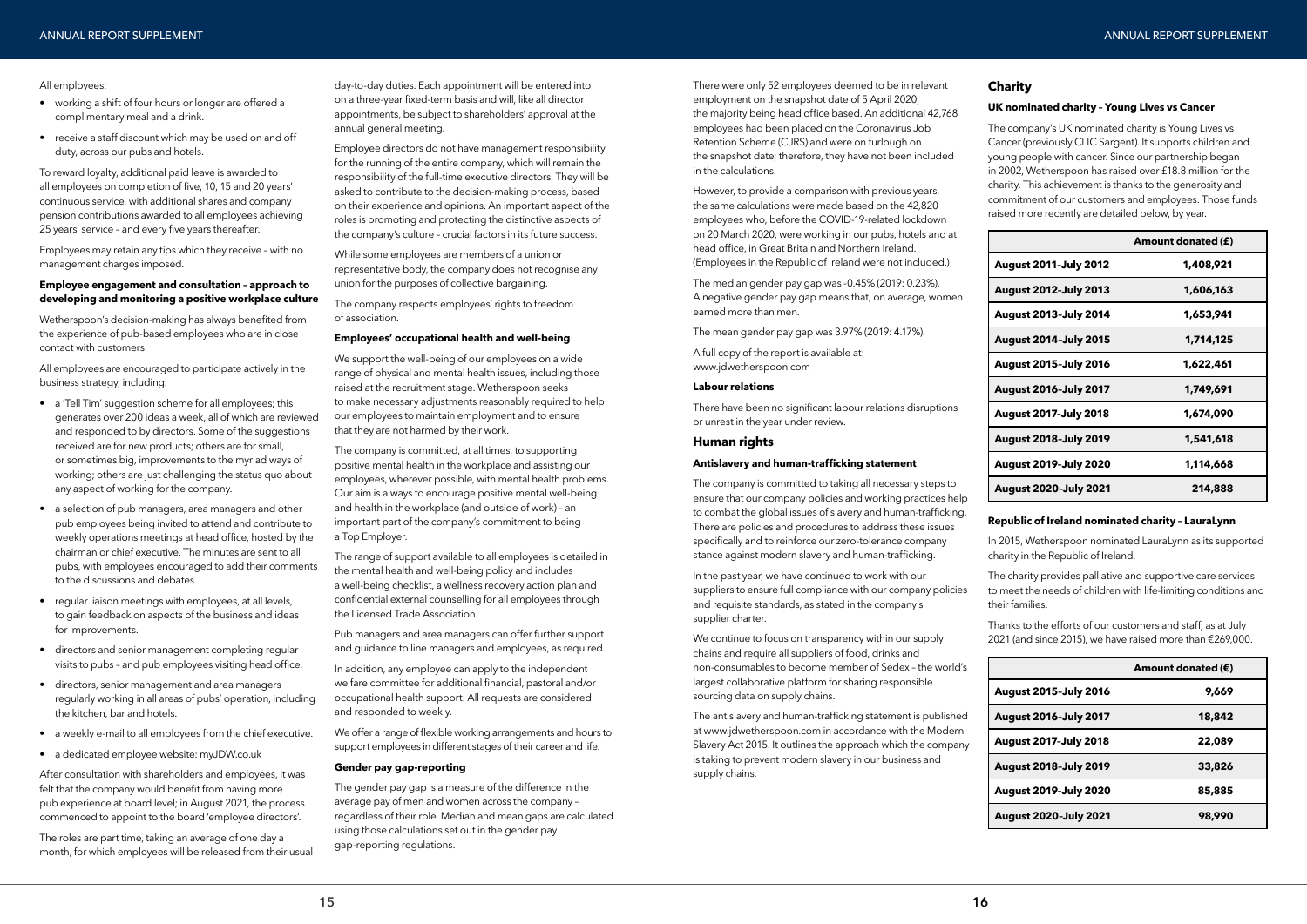### **The Royal British Legion poppy appeal**

Our pubs continue to support this appeal, selling poppies and raising around £25,000 a year.

**FareShare** is the UK's largest charity fighting hunger and food waste. FareShare saves good food from going to waste, redistributing it to frontline charities. Since working with FareShare, Wetherspoon has donated, on average, over 300 meals a week to the charity.

Between January 2020 and June 2021, the company gave a total of 24 tonnes of food donations, or 54,143 meals, to 1,118 charities.

### **Local charities**

Collectively, our pubs have also donated to local and other charities and organisations, including the Royal National Lifeboat Institution.

### **Industry trade bodies and associations**

*Drinkaware* - an independent charity working to reduce harm from alcohol misuse in the UK.

Wetherspoon is a member of the following trade bodies, associations and charities:

*UK Hospitality* – campaigning on behalf of its retailer members, encouraging the government to recognise and act on the economic, social and charitable values which pubs bring to communities up and down the land.

*British Beer and Pub Association (BBPA)* – members are responsible for 90% of the beer brewed in Britain today and represent around 20,000 of Britain's pubs. They include international companies, family brewers, managed locals and the nation's largest tenanted pub estates. Its aim is to support, represent and campaign for the well-being of the beer and pub sector.

*National Pubwatch* – a voluntary organisation set up to promote best practice through supporting the work of local pubwatch schemes. Its aim is to achieve a safer drinking environment in all licensed premises throughout the UK.

*The Sustainable Restaurant Association (SRA)* – a not-forprofit organisation which supports companies in working towards sustainability, guiding customers to make more sustainable choices.

*Supplier Ethical Data Exchange (Sedex)* – the world's largest collaborative platform for sharing responsible sourcing data on supply chains (including labour rights, health and safety, the environment and business ethics), used by over 50,000 members in more than 150 countries.

### **Community engagement**

### **Pubs as part of the local community**

Pubs are a focal point of the community. We try to contribute in a number of ways.

Research (published in June 2018) by the data and research consultancy CGA has shown that a Wetherspoon pub more often has a positive effect on the local area and can stimulate general local interest in eating out. A full copy of the report is available here.

**<sup>7</sup>**Changing Places facilities are available at: The Pilgrim's Progress, Bedford; The Velvet Coaster, Blackpool; Captain Ridley's Shooting Party, Bletchley; The Prior John, Bridlington; The Booking Office, Edinburgh; The Lifeboat, Formby; The Troll Cart, Great Yarmouth; Sandford House, Huntingdon; The Mossy Well, Muswell Hill; Royal Victoria Pavilion, Ramsgate; The Iron Duke, Wellington

### **Pubs' design and facilities**

Over the years, the company has won several awards for pub design and community facilities. Details of the most recent ones are available here.

### **Public-access defibrillators**

Wetherspoon and other pub and restaurant companies have always generated far more in taxes than is earned in profits. Wetherspoon generated total taxes in FY19, before the pandemic, of £763.6m. This equated to one pound in every thousand of UK government revenue.

|                                                               | 2021 | 2020  | 2019                     | 2018  | 2017  | 2016  | 2015  | 2014  | 2013  | 2012  | <b>TOTAL</b><br>2012 to |
|---------------------------------------------------------------|------|-------|--------------------------|-------|-------|-------|-------|-------|-------|-------|-------------------------|
|                                                               |      |       |                          |       |       |       |       |       |       |       | 2021                    |
|                                                               | £m   | £m    | £m                       | £m    | £m    | £m    | £m    | £m    | £m    | £m    | £m                      |
| <b>VAT</b>                                                    | 938  | 244 3 | 357.9                    | 332.8 | 323.4 | 3117  | 294 4 | 275 1 | 253.0 | 2412  | 2,727 60                |
| Alcohol duty                                                  | 70.6 | 124.2 | 1744                     | 1759  | 167.2 | 164.4 | 1614  | 157.0 | 1444  | 136.8 | 1,476.30                |
| <b>PAYE</b> and NIC                                           | 1015 | 106.6 | 1214                     | 109.2 | 962   | 95.1  | 848   | 784   | 70.2  | 67.1  | 930.50                  |
| <b>Business rates</b>                                         | 15   | 395   | 573                      | 556   | 53.0  | 502   | 48.7  | 449   | 464   | 43.9  | 441.00                  |
| Corporation tax                                               |      | 215   | 199                      | 26.1  | 207   | 199   | 153   | 184   | 184   | 182   | 178.40                  |
| Corporation<br>tax credit<br>(historic capital<br>allowances) |      |       |                          |       |       |       | 20    |       |       |       | $-2.00$                 |
| Fruit/slot<br>machine duty                                    | 4.3  | 9.0   | 11.6                     | 10.5  | 10.5  | 11.0  | 11.2  | 11.3  | 7.2   | 3.3   | 89.90                   |
| Climate change<br>levies                                      | 79   | 10.0  | 96                       | 9.2   | 9.7   | 8.7   | 6.4   | 63    | 4.3   | 1.9   | 74.00                   |
| Stamp duty                                                    | 1.8  | 4.9   | 3.7                      | 1.2   | 5.1   | 2.6   | 1.8   | 2.1   | 1.0   | 0.8   | 25.00                   |
| Sugar tax                                                     | 1.3  | 2.0   | 29                       | 0.8   | ÷     |       |       | -     |       | -     | 7.00                    |
| <b>Fuel duty</b>                                              | 1.1  | 1.7   | 2.2                      | 2.1   | 2.1   | 2.1   | 2.9   | 2.1   | 2.0   | 1.9   | 20.20                   |
| Carbon tax                                                    |      |       | 1.9                      | 3.0   | 3.4   | 3.6   | 3.7   | 2.7   | 2.6   | 2.4   | 23.30                   |
| Premise licence<br>and TV licences                            | 0.5  | 1.1   | 0.8                      | 0.7   | 0.8   | 0.8   | 16    | 0.7   | 0.7   | 0.5   | 8.20                    |
| Landfill tax                                                  |      |       | $\overline{\phantom{0}}$ | 1.7   | 2.5   | 2.2   | 2.2   | 1.5   | 1.3   | 1.3   | 12.70                   |
| Furlough<br>tax rebate                                        | 2130 | 124.1 |                          |       |       |       |       |       |       |       | 337.10                  |
| <b>TOTAL TAX</b>                                              | 713  | 440.7 | 763.6                    | 728.8 | 694.6 | 672.3 | 632.4 | 600.2 | 551.5 | 519.3 | 5,674.70                |
| <b>TAX PER PUB</b><br>(E000)                                  | 83   | 533   | 871                      | 825   | 768   | 705   | 673   | 662   | 632   | 617   | 6,368 30                |
| <b>TAX AS % OF</b><br><b>NET SALES</b>                        | 9.20 | 34.90 | 42.00                    | 43.00 | 41.80 | 42.10 | 41.80 | 42.60 | 43.10 | 43.00 | 39.90                   |

These have been installed in 22 pubs**<sup>6</sup>** and at the Wethercentre (our head office in Watford) for use by the wider community. Most of these are sited on an external wall, although some are currently inside the building. Following feedback from our employees and customers, we have committed to install public-access defibrillators at as many of our pubs as possible by July 2022.

### **Supporting customers with disabilities**

The company works with the charity Changing Places which supports those with physical disabilities (such as spinal injuries, muscular dystrophy and multiple sclerosis) who may need extra facilities or space to allow them to use a toilet safely and comfortably. Changing Places toilets are different from standard accessible toilets (or disabled toilets) and larger – to meet the needs of those using them. We have built Changing Places toilets in 11 pubs**<sup>7</sup>**, providing these facilities for disabled customers and their carers.

We have teamed up with Good Food Talks to make it easier for our visually impaired customers to browse through the menu at their local Wetherspoon. Good Food Talks (goodfoodtalks.com) enhances facilities for the blind and visually impaired, when dining out, as well as for those with other reading difficulties, allowing browsing and listening to the menu through a fully accessible website and iOS mobile app.

Working in partnership with Mencap, we provide work placements in our pubs for those with learning difficulties.

We support the Not Every Disability is Visible campaign, highlighting the stigma and misunderstanding which can surround those with invisible disabilities, including colitis and Crohn's disease.

**<sup>6</sup>**Public-access defibrillators are available at: The Furze Wren, Bexleyheath; The Three Hulats, Chapel Allerton; The Moon under Water, Cheltenham; The Counting House, Congleton; Guildhall and Linen Exchange, Dunfermline; The Regal, Gloucester; The Rodboro Buildings, Guildford; The Gordon Highlander, Inverurie; The Gold Cape, Mold; The Union Rooms, Plymouth; The Watch Maker, Prescot; The Unicorn, Ripon; The Regal Moon, Rochdale; The Salt Cot, Saltcoates; The Banker's Draft, Sheffield; Sir Henry Segrave, Southport; The Society Rooms, Stalybridge; The William Webb Ellis, Twickenham; The Tim Bobbin, Urmston; The Horse Shoe, Wombwell

### **How pubs contribute to the economy**

In FY21, mainly as a result of the lockdown, total taxes paid to the government declined by £692.3m to £71.3m, net of furlough payments – yet the company made a positive contribution to the government treasury, even in these dire circumstances.

The table below, over the last 10 years, shows the tax revenue generated by the company, its staff and customers: